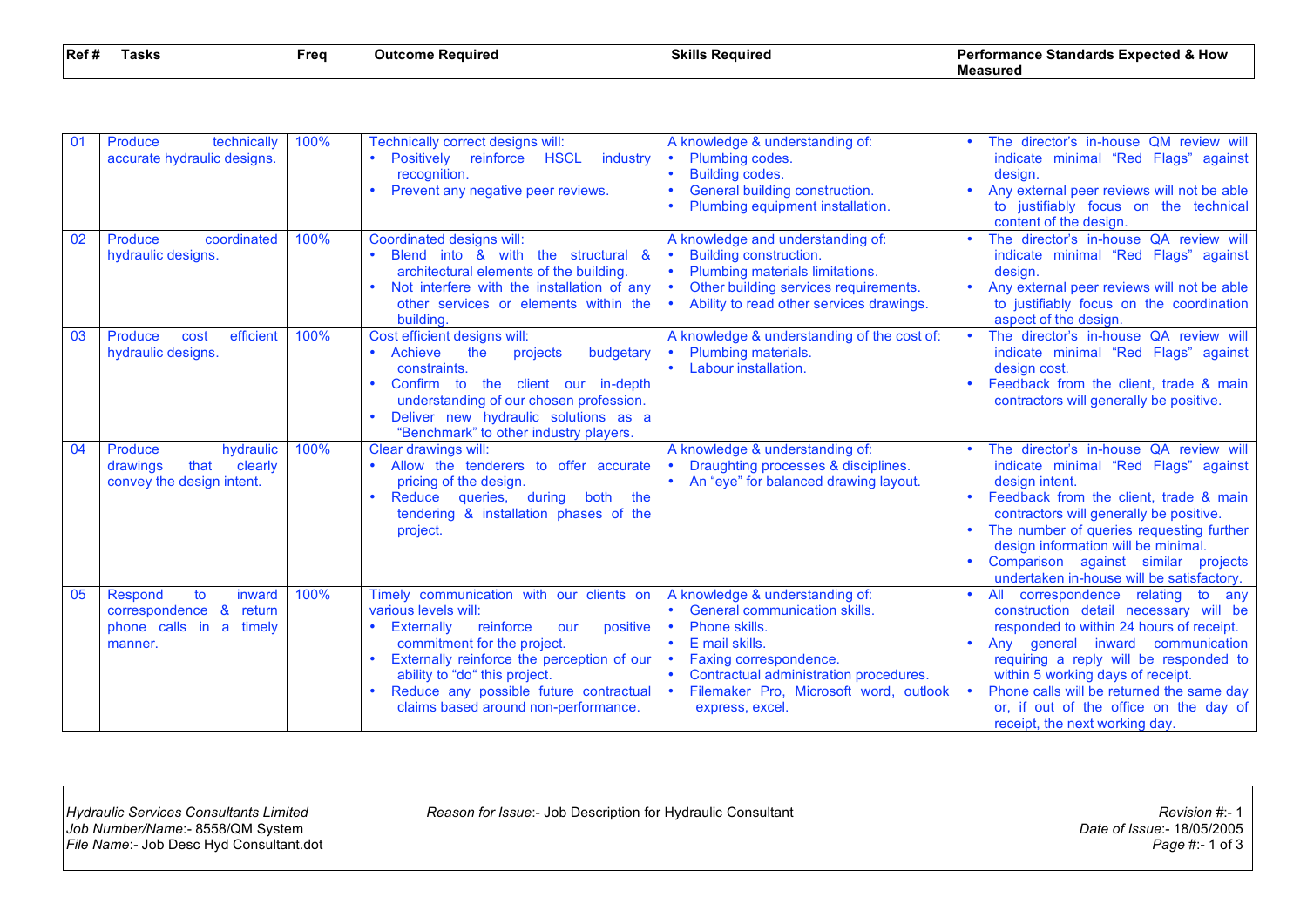| Ref# | lasks | Frea | Outcome Required | Skills<br>; Reauired | <b>Performance Standards Expected &amp; How</b> |
|------|-------|------|------------------|----------------------|-------------------------------------------------|
|      |       |      |                  |                      | Measurec                                        |

| 06 | Delivery of documents to<br>client in a timely manner.                        | 100%         | Establishing agreed delivery dates permits<br>accurate forecasting & allocation of HSCL's<br>labour & resources.                                                                                                                                                                                                                   | Job planning skills<br>An understanding of the professional<br>design team's processes.<br>Client liaison to agree relevant dates.                                                                                                                                | Documents to be delivered to client by/at:<br>Previously agreed dates: 100%.<br>Unconfirmed or estimated dates: Within<br>$\bullet$<br>two days.                                                                          |
|----|-------------------------------------------------------------------------------|--------------|------------------------------------------------------------------------------------------------------------------------------------------------------------------------------------------------------------------------------------------------------------------------------------------------------------------------------------|-------------------------------------------------------------------------------------------------------------------------------------------------------------------------------------------------------------------------------------------------------------------|---------------------------------------------------------------------------------------------------------------------------------------------------------------------------------------------------------------------------|
| 07 | <b>Develop</b><br>cash<br>flow<br>forecast.                                   | Job x job    | The designers cash flow forecast will:<br>Permit the designer to obtain a greater<br>$\bullet$<br>understanding of the project.<br>Allow HSCL<br>forward<br>management<br>$\bullet$<br>warning of any unusual<br>resources<br>required                                                                                             | A knowledge & understanding of:<br>The projects duration.<br>Job estimating procedures.<br>Job costing procedures.<br>Job progress claim dates & procedures.                                                                                                      | All projects over \$5,000.00 will have a cash<br>flow developed within one week of job<br>opening.                                                                                                                        |
| 08 | Actively manage HSCL's<br>cash flow during our<br>involvement in the project. | 100%         | involvement<br>designers<br>the<br><b>The</b><br>in<br>management of the cash flow will:<br>Allow him to understand his budgetary<br>allowances & constraints for the project.<br>Ensure the client is monitored & is aware<br>that HSCL take cash flow as an<br>important part of our<br>partnering<br>commitment to the project. | A knowledge & understanding of the HSCL:<br>Job costing procedures.<br>Job invoicing procedures.<br>Job reporting procedures.<br>Job progress claim procedures.<br>Job Possible Scope Change<br>advice<br>$\bullet$<br>procedures.                                | Monthly billing will truly reflect our current job<br>status & will measure the designer's current<br>estimate of completion against the actual<br>figures showing within the Job Data Sheet.                             |
| 09 | Record hours worked.                                                          | <b>Daily</b> | Timely & effective reporting of hours worked<br>will:<br>$\bullet$<br>administrative<br>Ensure<br>all job<br>$\mathbf{8}$<br>allowances are accurately allocated.                                                                                                                                                                  | A knowledge & understanding of:<br>The use of the HSCL timesheet.<br>The use of holiday allowance database.                                                                                                                                                       | Time sheet to be completed by Wednesday<br>after the Week Ending. It is preferable to<br>have time sheets completed on the Friday of<br>the Week Ending.                                                                  |
| 10 | Manage & plan the time<br>expended on the project.                            | Job x job    | Correct time management will:<br>Allow consistent estimating data to be<br>$\bullet$<br>formulated.                                                                                                                                                                                                                                | A knowledge & understanding of:<br>Job planning procedure.<br>The construction programme.<br>HSCL's internal design process.<br><b>HSCL's Job Data Sheet.</b>                                                                                                     | 95% of quoted projects will be completed<br>$\bullet$<br>within +/- 5% of budget when measured<br>against the estimate & the HSCL Job<br>Data Sheet.<br>Comparison<br>against similar<br>projects<br>undertaken in-house. |
| 11 | Develop the HSCL project<br>drawings register.                                | Job x job    | A correct drawing register will allow:<br>Accurate<br>forecasting of draughting<br>$\bullet$<br>resources.<br>Offer the client an early understanding of<br>$\bullet$<br>the drawings to be delivered by HSCL.                                                                                                                     | A knowledge & understanding of:<br>HSCL's project commitment.<br>Job planning procedure.<br>The construction programme.<br>HSCL's internal design process.<br><b>HSCL's Job Data Sheet.</b><br><b>HSCL's Drawing Transmittal Sheet.</b><br>The HSCL project file. | All projects over \$1,500.00 will have a<br>drawing register developed within one<br>week of job opening.<br>The register will be forwarded to the client<br>& a copy will be filed in Section 3.                         |

*Reason for Issue*:- Job Description for Hydraulic Consultant *Reason for Issue*:- 1<br>Date of *Issue*:- 18/05/2005